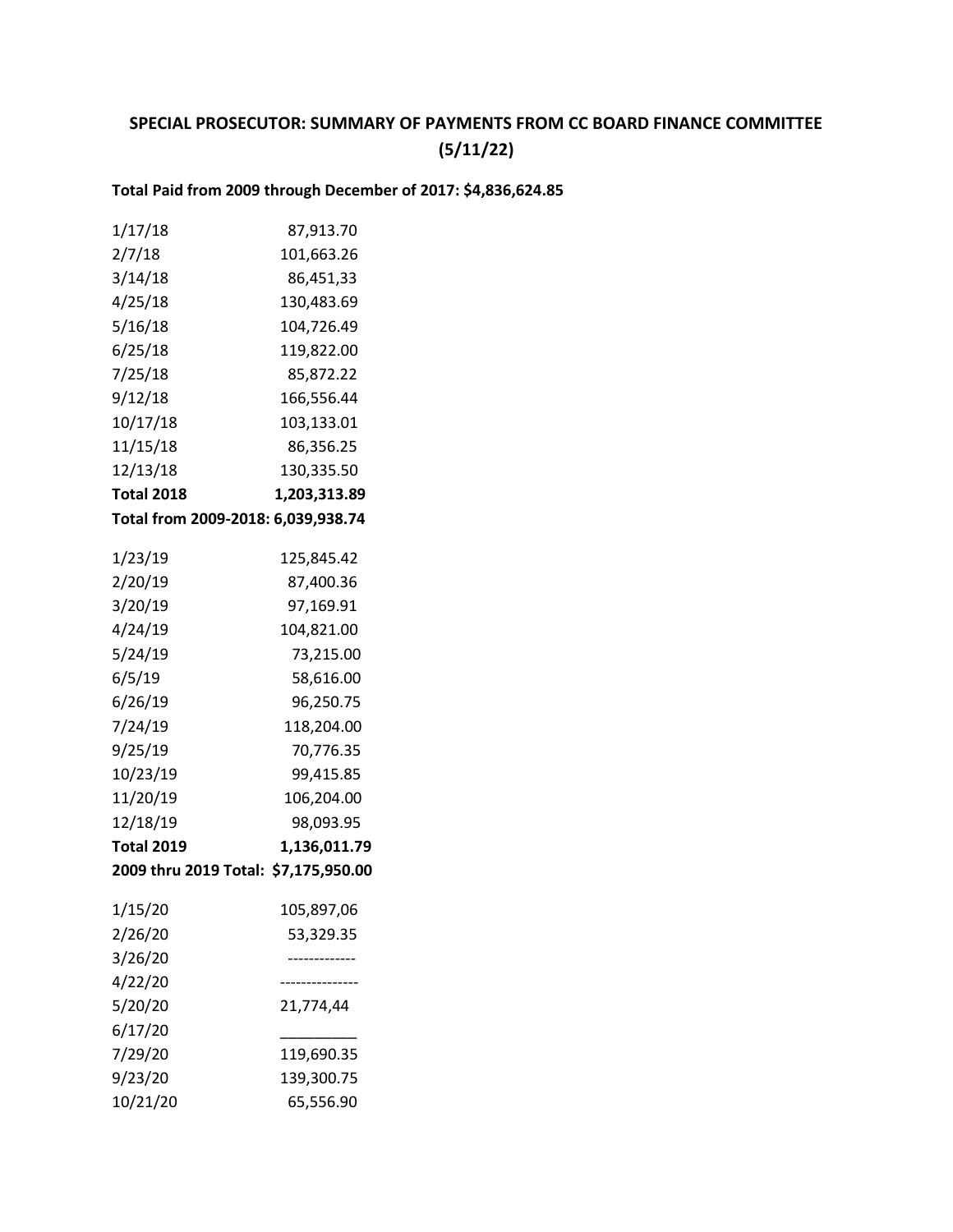| 11/18/20                             | 97,428.10                        |
|--------------------------------------|----------------------------------|
| 12/16/20                             |                                  |
| <b>Total 2020</b>                    | 602,976.95                       |
| 2009 thru 2020 Total: 7,778,926.95   |                                  |
| 1/27/21                              | 113,450.95                       |
| 2/24/21                              | 32,260.55                        |
| 3/17/21                              | 42,250.00                        |
| 4/14/21                              | 28,228.45                        |
| 5/12/21                              | 118,302.15                       |
| 6/23/21                              | 21,100.00                        |
| 7/29/21                              | 53,496.25                        |
| 9/22/21                              | 23,813.75                        |
| 10/6/21                              | 81,871.80                        |
| 11/3/21                              | 16,705.70                        |
| 12/15/21                             | 118,576.92                       |
| <b>Total 2021:</b>                   | 650,056.52                       |
| 2009 thru 2021 Total: \$8,428,983.47 |                                  |
| 1/12/22                              |                                  |
| 2/9/22                               | .                                |
| 2/9/22                               | 8,222.75 (Coyne-Ralph Harris PC) |
| 3/17/22                              | 49,760.00                        |
| 4/6/22                               | 26,836.21                        |
| 4/6/22                               | 820.00 (Avery-Ralph Harris PC)   |
| 5/11/22                              | 12,866,25                        |
| Total 2022 (through 5/11) \$8,505,21 |                                  |

## **SubTotal 2009-Present \$8,527,488.17**

**Jackie Wilson Special Prosecutor to Investigate ASA Trutenko and SAO** 4/6/2273,750.46 (SP Lawrence Oliver, Sidley Austin, etc.) **Subtotal Total to date: 73,750.46**

**Special Prosecutor Total: (2009-4/6/22): \$8,601,838.63**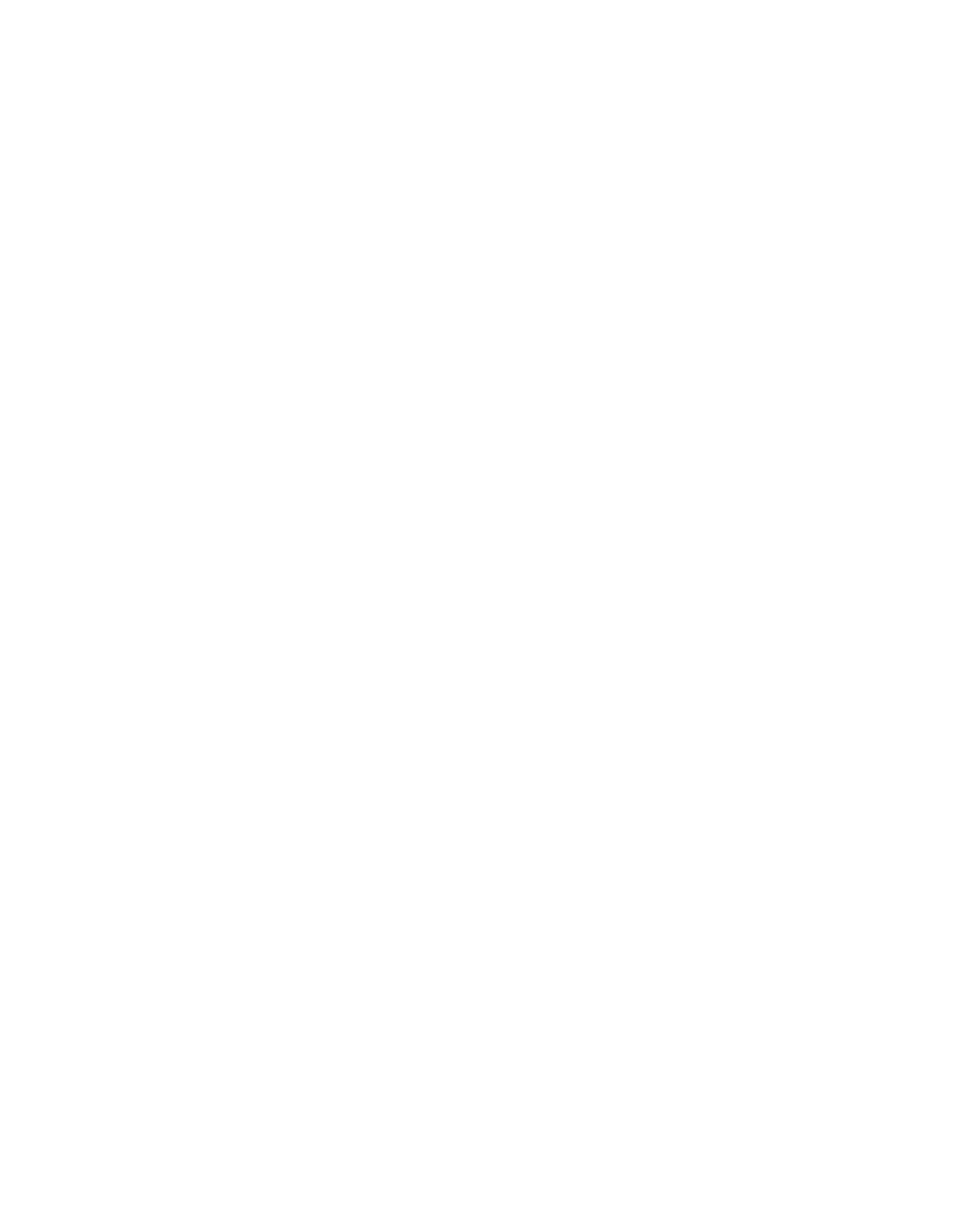## **Burge Torture Case Defense Fees and Costs Paid by City to Hale, Burns, Sotos and Associates 2003-to 5/26/22**

| Area 2 Defense Fees and Costs Paid by City to Burns, Sotos and Associates 2003-9/8/08 |         |         |         |         |        |               |
|---------------------------------------------------------------------------------------|---------|---------|---------|---------|--------|---------------|
| 2003                                                                                  | 2004    | 2005    | 2006    | 2007    | 2008   | <b>Totals</b> |
| <b>Madison Hobley</b>                                                                 |         |         |         |         |        |               |
| 2.924<br><b>Sotos</b>                                                                 | 447,562 | 445,255 | 332,067 | 270,195 | 3.436  | 1,501,439     |
| Burns (Dykema)                                                                        | 305,228 | 503,190 | 306,430 | 158,665 | 13,821 | 1,287,334     |
| <b>Leroy Orange</b>                                                                   |         |         |         |         |        |               |
| Burns (Dykema)                                                                        | 60,118  | 73,738  | 178,671 | 25,032  | 71,705 | 409,264       |
| <b>Stanley Howard</b>                                                                 |         |         |         |         |        |               |
| Burns (Dykema)                                                                        | 83,459  | 99,913  | 34,598  | 18,412  | 19,442 | 255,824       |
| <b>Aaron Patterson</b>                                                                |         |         |         |         |        |               |
| Burns (Dykema)                                                                        | 135,741 | 353,158 | 109,040 | 176,400 | 46,263 | 820,602       |
| <b>Special Prosecutor Burge Investigation (2004-2008)</b>                             |         |         |         |         |        |               |
| Burns (Dykema)                                                                        |         | 74,857  | 72,945  | 7,065   | 649    | 155,516       |

\*\*\*\*\*\*\*\*\*\*\*\*\*\*\*\*\*\*\*\*\*\*\*\*\*\*\*\*\*\*\*\*\*\*\*\*\*\*\*\*\*\*\*\*\*\*\*\*\*\*\*\*\*\*\*\*\*\*\*\*\*\*\*\*\*\*\*\*\*\*\*\*\*\*\*\*

## **Defense Fees and Costs Paid to Burns, Hale, Sotos and Associates in Pending and Recently Resolved Burge Torture and Wrongful Conviction Cases (2005-2012)**

|                                               | 2005   | 2006 | 2007   | 2008  | 2009    | 2010   | 2011            | 2012                    | <b>Totals</b> |
|-----------------------------------------------|--------|------|--------|-------|---------|--------|-----------------|-------------------------|---------------|
| Michael Tillman (2010-2012)                   |        |      |        |       |         |        |                 |                         |               |
| Burns (Dykema)                                |        |      |        |       |         | 30,247 | 96,623          | 79,673                  | 206,543       |
| <b>Andrew Hale and Associates</b>             |        |      |        |       |         | 44,066 | 230,241         | 353,068                 | 627,375       |
| Andrew Hale and Associates (separate account) |        |      |        |       |         | 34,014 | 27,554          |                         | 61,568        |
| <b>James Andrews (2008-2012)</b>              |        |      |        |       |         |        |                 |                         |               |
| <b>Sotos</b>                                  |        |      |        | 4,355 | 104,944 |        | 125,835 187,693 | 226,713                 | 645,673       |
| Burns (Dykema)                                |        |      |        |       | 131,375 | 27,261 | 41,635          | 102,008                 | 302,279       |
| <b>Fauntleroy</b> (2011-2012)                 |        |      |        |       |         |        |                 |                         |               |
| Burns (Dykema)                                |        |      |        |       |         |        | 33,066          | 22,882                  | 55,948        |
| Hale and Associates                           |        |      |        |       |         |        | 41,584          | 5,480                   | 47,064        |
| <b>Sotos</b>                                  |        |      |        |       |         |        |                 | 89,399                  | 89,399        |
| Hill v. Burge                                 | (2007) |      |        |       |         |        |                 |                         |               |
| <b>Sotos</b>                                  |        |      | 66,114 |       |         |        |                 |                         | 66,114        |
| Logan v. Burge (2009-2012)                    |        |      |        |       |         |        |                 |                         |               |
| Burns (Dykema)                                |        |      |        |       | 43,666  |        |                 | 282,163 237,740 168,676 | 732,245       |
| Andrew Hale and Associates                    |        |      |        |       |         |        | 243,158 313,581 | 489,488                 | 1,046,227     |
| (unspecified by year)<br><b>Sotos</b>         |        |      |        |       |         |        |                 |                         | 14,140        |
|                                               |        |      |        |       |         |        |                 |                         |               |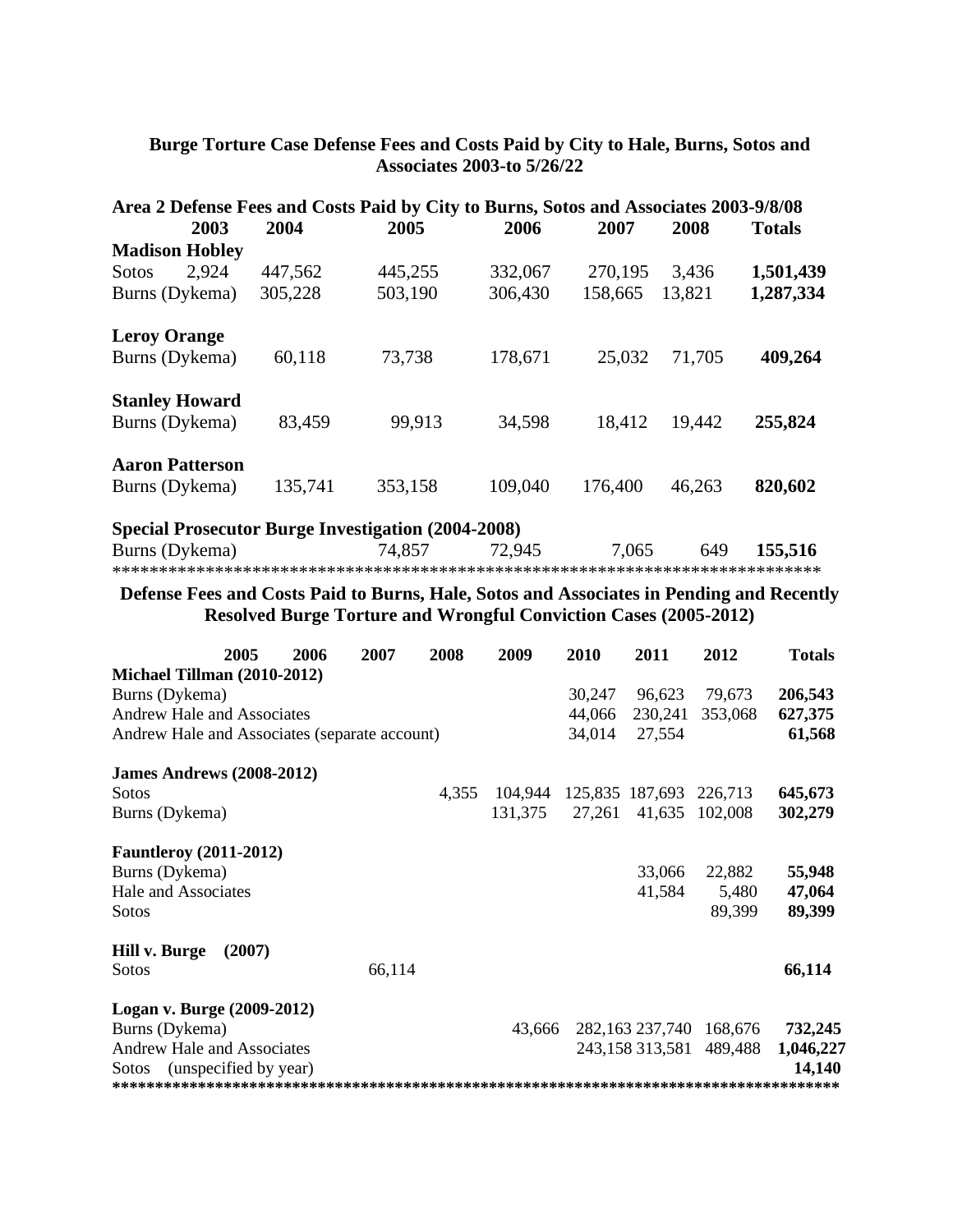**Defense Fees and Costs Paid to Hale, Burns, Sotos and their Associates in Pending Burge Torture Cases (2005-4/10/2013)** 

|                                                          | 2005 | 2006            | 2007 | 2008 | 2009 | <b>2010</b> | 2011   | 2012                                                                       | 2013<br>(Thru $4/10/13$ ) | <b>Total</b>   |
|----------------------------------------------------------|------|-----------------|------|------|------|-------------|--------|----------------------------------------------------------------------------|---------------------------|----------------|
| <b>Ronald Kitchen (2010-4/2013)</b>                      |      |                 |      |      |      |             |        |                                                                            |                           |                |
| Burns (Dykema)                                           |      |                 |      |      |      |             |        | 51,464 99,047 189,925                                                      | ?????                     | 340,436        |
| <b>Andrew Hale and Associates</b>                        |      |                 |      |      |      |             |        | 146,054 431,554 1,090,822 321,866 1,990,296                                |                           |                |
| Marvin Reeves (State and Federal Cases) (2010-4/2013)    |      |                 |      |      |      |             |        |                                                                            |                           |                |
| Burns (Dykema)                                           |      |                 |      |      |      |             | 11,616 | 11,722                                                                     | ?????                     | 23,338         |
| Hale and Associates                                      |      |                 |      |      |      | 9,832       | 26,855 | 26,717                                                                     | 17,918                    | 81,322         |
| <b>Eric Caine</b>                                        |      | $(2012-4/2013)$ |      |      |      |             |        |                                                                            |                           |                |
| Byrns (Dykema)                                           |      |                 |      |      |      |             |        |                                                                            | 201,295 ?????             | 201,295        |
| Sotos                                                    |      |                 |      |      |      |             |        | 391,555                                                                    |                           | 94,933 486,488 |
| Darrell Cannon (2005-4/2013)                             |      |                 |      |      |      |             |        |                                                                            |                           |                |
| Sotos                                                    |      |                 |      |      |      |             |        | 14,998 113,308 120,866 260,548 12,003 138,343 134,253 8,997 12,815 816,131 |                           |                |
| <b>Burns</b>                                             |      |                 |      |      |      |             |        | 49,484 92,962 114,263 128,999 20,493 58,229 71,883 10,603                  |                           | 545,353        |
| (Dykema)                                                 |      |                 |      |      |      |             |        |                                                                            |                           |                |
| <b>Melvin Jones (2011-2014)</b>                          |      |                 |      |      |      |             |        |                                                                            |                           |                |
| Burns (Dykema:)                                          |      |                 |      |      |      |             |        |                                                                            |                           | 108,552        |
| <b>Kuppelberg (2013-2017)</b>                            |      |                 |      |      |      |             |        |                                                                            |                           |                |
| Sotos                                                    |      |                 |      |      |      |             |        |                                                                            |                           | 2,037,304      |
| <b>Alonzo Smith (2016-2018)</b>                          |      |                 |      |      |      |             |        |                                                                            |                           |                |
| Hale                                                     |      |                 |      |      |      |             |        |                                                                            |                           | 580,088        |
| Burns (Dykema)                                           |      |                 |      |      |      |             |        |                                                                            |                           | 128,563        |
| Reiter Burns (includes payments in 2019, 2021, and 2022) |      |                 |      |      |      |             |        |                                                                            |                           | 131,722        |
| <b>Stanley Wrice (2014-2021)</b>                         |      |                 |      |      |      |             |        |                                                                            |                           |                |
| Hale                                                     |      |                 |      |      |      |             |        |                                                                            |                           | 3,220,420      |
| <b>Reiter Burns</b>                                      |      |                 |      |      |      |             |        |                                                                            |                           | 509,978        |
| Corey Batcheler (2019-2021)<br>Hale                      |      |                 |      |      |      |             |        |                                                                            |                           | 549,102        |
|                                                          |      |                 |      |      |      |             |        |                                                                            |                           |                |
| <b>Kevin Bailey</b><br>Hale                              |      |                 |      |      |      |             |        |                                                                            |                           | 289,828        |
|                                                          |      |                 |      |      |      |             |        |                                                                            |                           |                |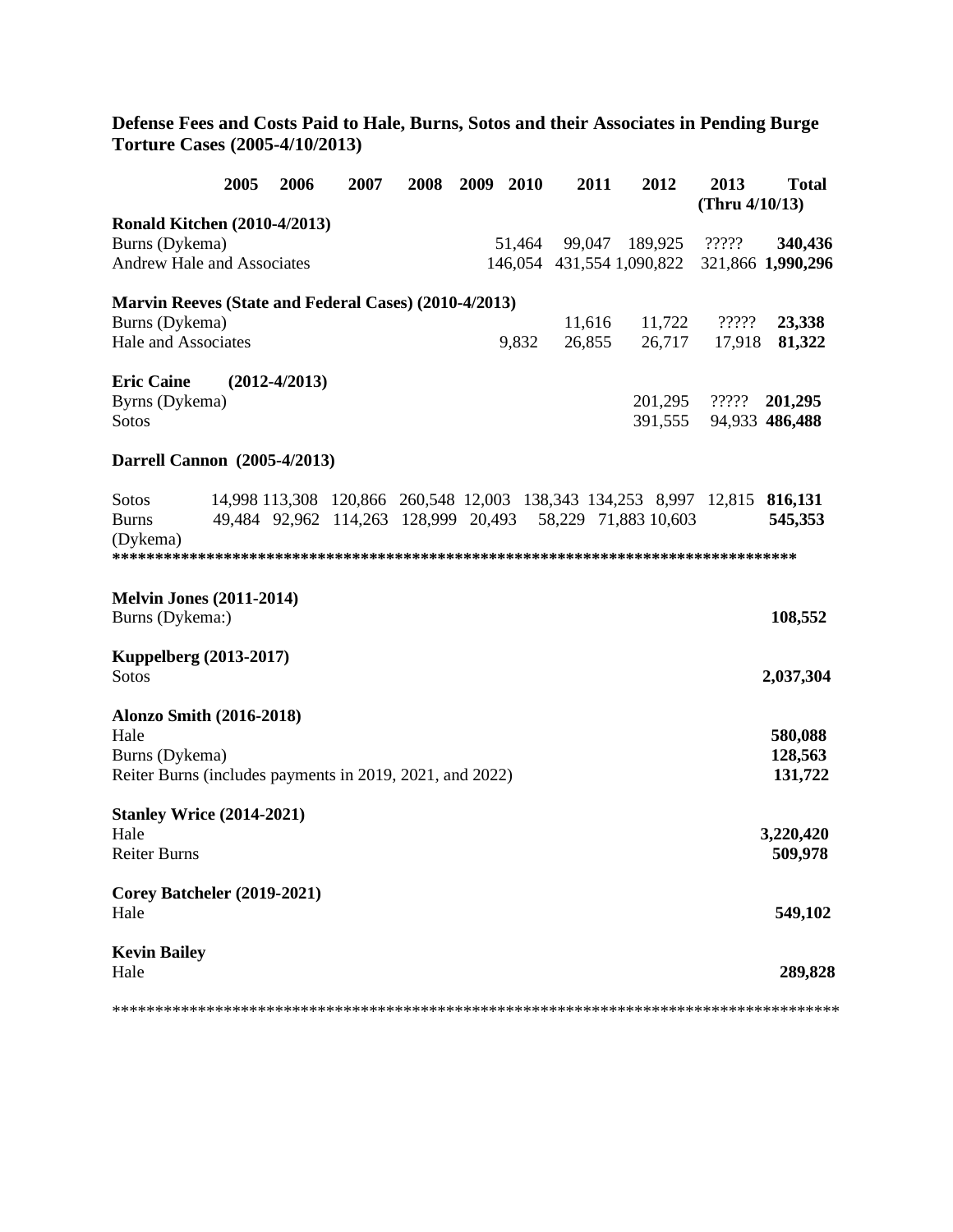### **Pending Cases as of 5/26/22**

| <b>Robert Smith (2021-present)</b>                                                                     |           |
|--------------------------------------------------------------------------------------------------------|-----------|
| <b>Reiter Burns</b>                                                                                    | 286,283   |
| <b>Anthony Jakes (2019-present)</b>                                                                    |           |
| Sotos                                                                                                  | 640,326   |
| Jackie Wilson (2021-present)                                                                           |           |
| <b>Reiter Burns</b>                                                                                    | 112,337   |
| Keith Walker (2021-present)                                                                            |           |
| <b>Reiter Burns</b>                                                                                    | 49,895    |
| Demond Weston (2020-present)                                                                           |           |
| <b>Reiter Burns</b>                                                                                    | 100,419   |
| Hale                                                                                                   | 327,369   |
| <b>James Marshall (2021-present)</b>                                                                   |           |
| <b>Reiter Burns</b>                                                                                    | 23,855    |
| Hale                                                                                                   | 34,798    |
| Total Paid to Hale, Burns, Sotos and their Associates through 5/22 in Burge Torture Cases <sup>1</sup> |           |
| Hale                                                                                                   | 8,855,457 |
| <b>Burns</b>                                                                                           | 6,787,581 |

Sotos **5.414,769 Total: \$21,057,807** 

<sup>&</sup>lt;sup>1</sup>These numbers were compiled from data produced by the City of Chicago pursuant to discovery in various of the referenced cases and from Freedom of Information Act productions by the City dated 5/12/05, 5/26/05, 5/12/06, 9/13/06, 3/15/07, 7/13/07, 8/20/07, 2/1/08, 6/17/08, 9/9/08, 2/19/09, 7/22/10, 11/10/10, 2/11/11, 7/22/11, 11/7/11, 1/19/12, 3/22/12, 3/27/12, 5/1/12, 5/16/12, 9/12/12, 1/7/13, 4/12/13, 4/26/13, 7/8/13, 2/7/14, 2/24/15, 1/18/16, 1/3/17, 1/8/18, 3/15/18, 10/3/18, 11/21/18, 1/31/20, 2/9/22 5/6/22 and 5/26/22. These totals do not include the \$3.1 million in fees paid to outside counsel in the *Evans* and *Terry* Area 2 wrongful conviction cases in which several of Burge's confederates were defendants.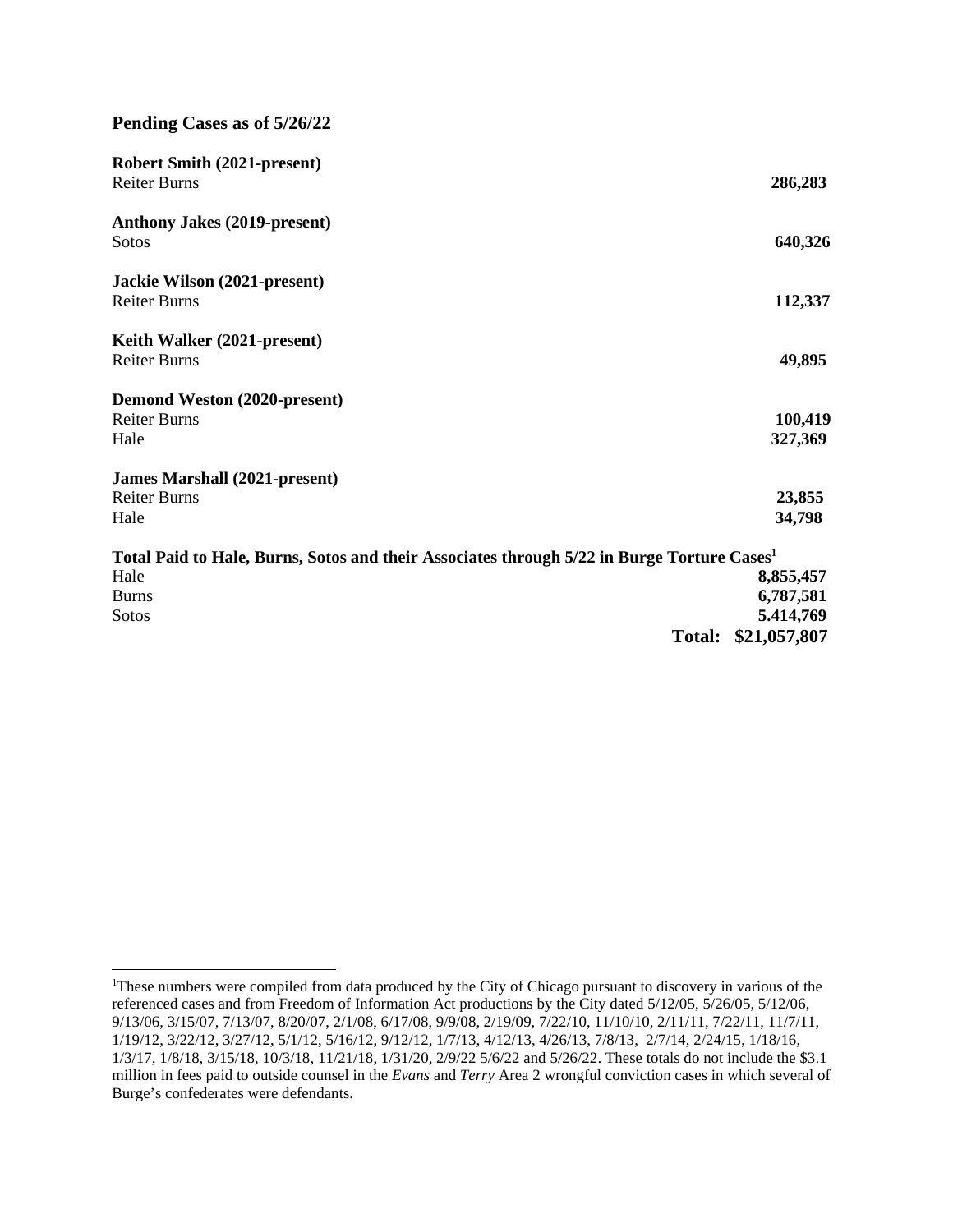## **PENSIONS PAID TO AREA 2 AND 3 OFFICERS ACCUSED OF TORTURE UNDER JON BURGE AND TO IMPLICATED COMMANDERS AND SUPERINTENDENTS**

## **(Through 4/22)<sup>1</sup>**

### **I. Defendants in Civil Torture Cases<sup>2</sup>**

| 2022 Gross/Monthly                                                            | <b>Total to Date</b> |
|-------------------------------------------------------------------------------|----------------------|
| Commander Jon Burge <sup>3</sup> (Fired 12/97, deceased $9/18$ -no survivors) | 900,676.46           |
| 4193.80                                                                       | 991,152.76           |
| 8529.13                                                                       | 1,647,830.04         |
| 6598.69                                                                       | 1,350,523.94         |
| Det. Ronald Boffo (Died $8/21$ . Ret. < $2002$ ) <sup>7</sup> 1461.32         | 886,252.14           |
| 4973.19                                                                       | 970,096.60           |
| 1993.83                                                                       | 611,960.08           |
| 1415.63                                                                       | 422,315.03           |
| 4817.37                                                                       | 1,122,155.00         |
| 6338.41                                                                       | 1,332,511.84         |
| 8769.94                                                                       | 1,575,893.76         |
| 7022.69                                                                       | 1,321,011.56         |
| 6151.30                                                                       | 1,343,470.96         |
| Det. David Dioguardi(Died 7/16; Ret.<2002)1777.80                             | 1,150,010.51         |
|                                                                               |                      |

<sup>1</sup> Compiled from 2014, 2015, 2016, 2018 and 2022 FOIA Responses from the Retirement Board of the Policemen's Annuity and Benefit Fund of the City of Chicago dated 3/5/14, 3/14/14, 3/31/14, and 4/24/14, 2/24/15, 2/2/16, 1/5/18., 5/17/22, and 5/23/22.

<sup>5</sup> Chicago Police OPS Investigators found that he tortured and physically abused Cannon, Howard, Banks, Lee Holmes, and Thomas Craft and a Federal jury found that he willfully and maliciously tortured Stanley Wrice.

<sup>9</sup> Found by the Chicago Police Board to have participated with Burge in the physical abuse of Andrew Wilson; suspended for 15 months as a result.

 $2<sup>2</sup>$  The torture victim Plaintiffs in the cases, the vast majority of which have been settled by the City are Darrell Cannon, Leroy Orange, Madison Hobley, Stanley Howard, Aaron Patterson, Andrew Wilson, Philip Adkins, Marcus Wiggins, Gregory Banks, David Bates, Michael Tillman, Ronald Kitchen, Marvin Reeves, Eric Caine, Alonzo Smith, Stanley Wrice, James Andrews, Alton Logan, James Fauntleroy, Shawn Whirl, Jackie Wilson, Robert Smith, Anthony Jakes, James Gibson, Kevin Bailey, Corey Batchelor, Demond Weston, Keith Walker and James Hill. All of the 33 Burge associates listed herein have taken the Fifth Amendment on one or more occasions when asked about their involvement in police torture. Burge died without heirs in September of 2018.

<sup>&</sup>lt;sup>3</sup> Burge was fired for physically abusing Andrew Wilson, and was found by the Special Prosecutor to have tortured Andrew Wilson "beyond a reasonable doubt," and convicted in Federal Court of committing perjury and obstruction of justice for lying about torture.

<sup>4</sup> Chicago Police OPS Investigators found that he tortured and physically abused Cannon, Howard, Banks, and Lee Holmes and a Federal jury found that he willfully and maliciously tortured Stanley Wrice.

<sup>&</sup>lt;sup>6</sup> Found by the Special Prosecutor to have committed aggravated battery against Philip Adkins "beyond a reasonable doubt."

<sup>&</sup>lt;sup>7</sup> Also found by the Special Prosecutor to have committed aggravated battery against Philip Adkins "beyond a reasonable doubt."

<sup>&</sup>lt;sup>8</sup> Found by the Special Prosecutor, together with Det. Michael McDermott to have committed aggravated battery against Alphonso Pinex, as well as perjury and obstruction of justice, "beyond a reasonable doubt."

<sup>&</sup>lt;sup>10</sup> Found by OPS to have participated in the torture of Darrell Cannon.

<sup>&</sup>lt;sup>11</sup> Named by torture victim Melvin Jones, along with Burge and Robert Flood, as participants in his torture; the City has judicially admitted that Jones was tortured with electric shock, the Special Prosecutor also found Jones' testimony to be credible, as did the Chicago Police Board and the federal jury in *USA v Burge*.

 $12$  Also named by torture victim Melvin Jones, along with Burge and McWeeny, as participants in his torture; the City has judicially admitted that Jones was tortured with electric shock and the Special Prosecutor also found Jones' testimony to be credible, as did the Chicago Police Board and the federal jury in *USA v Burge*.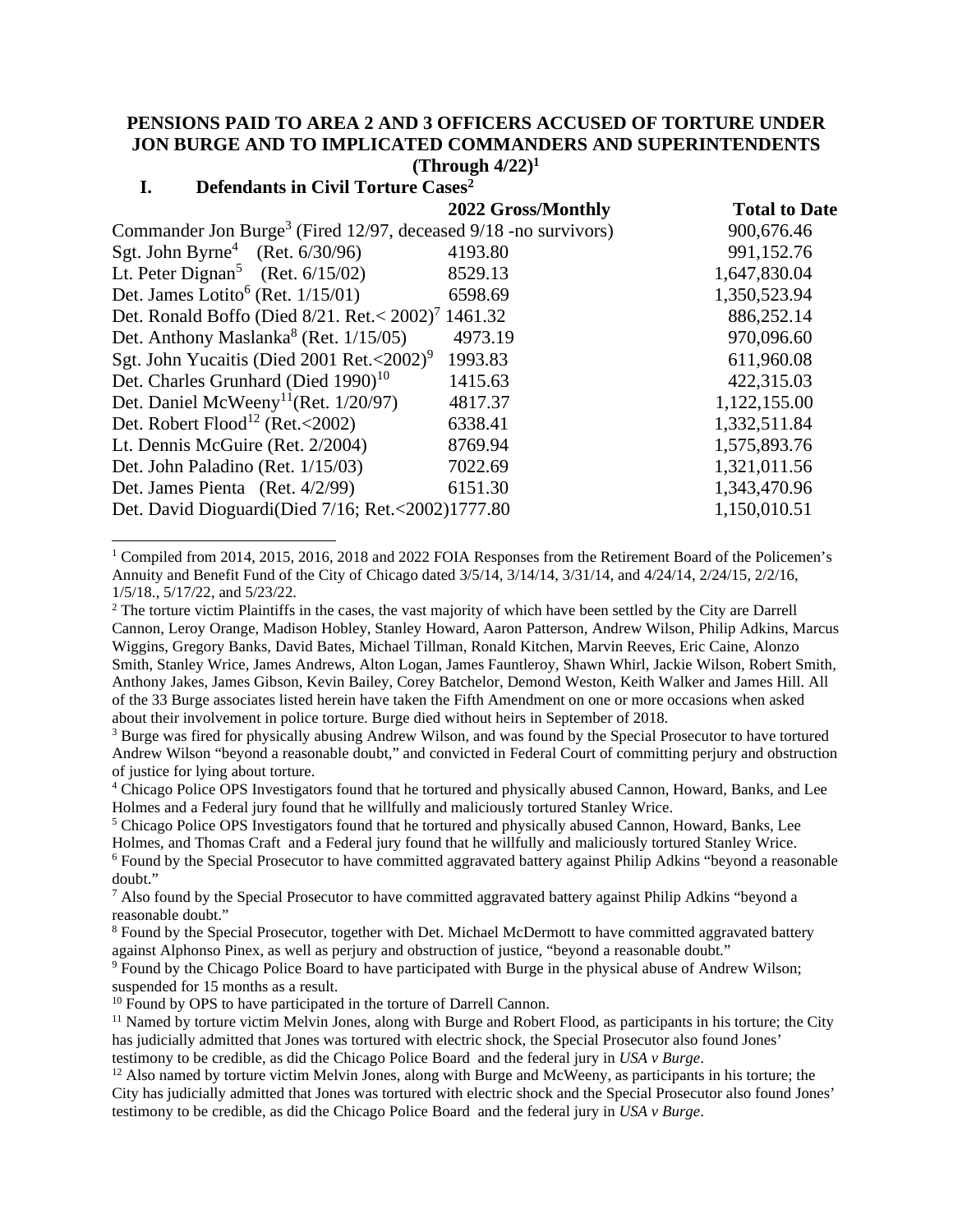|                                                                        | 2022 Gross/Monthly | <b>Total to Date</b> |
|------------------------------------------------------------------------|--------------------|----------------------|
| Det. William Marley (Ret. <2002)                                       | 5218.22            | 1,363,816.24         |
| Det Ray Binkowski Died 2011, (Ret. < 2002) 2318.22                     |                    | 885,395.72           |
| Det. Michael Bosco (Ret. 2/2005)                                       | 7276.35            | 1,230,623.48         |
| Det. Michael Kill <sup>13</sup> (Died 2018, (Ret.10/94) 2111.06        |                    | 1,034,543.02         |
| Det. Leonard Bajenski (Died 2018-no beneficiaries; (Ret. <2002)        |                    | 992,486.81           |
| Det. Francis (Frank) Glynn (Ret. <2002)                                | 4922.99            | 1,172,298.80         |
| Det. Patrick O'Hara (Died and Ret. $\langle 2002 \rangle^{14}$ 1609.38 |                    | 657,241.88           |
| Det. Joseph Danzl (Ret. <2002)                                         | 6499.30            | 1,397,116.88         |
| Capt. Patrick Garrity (Ret. 12/2007)                                   | 12,659.83          | 1,858,177.72         |
| Det. Robert Dwyer (disability; Ret. 11/11)                             | 719.62             | 1,739,680.36         |
| Sgt. Ray Madigan (Ret. 7/31/09)                                        | 8680.12            | 1,139,030.44         |
| Det. Jack Hines (Ret. $\langle 2002 \rangle$                           | 6723.01            | 1,387,252.76*        |
| Det. Kenneth Boudreau (Ret. 9/14)                                      | 8016.45            | 668,333.00           |
| Thomas McKenna <sup>15</sup> (Ret. <2002)                              | 6233.57            | 1,369,544.12*        |
| Det. James O'Brien (Ret. 6/2017)                                       | 7443.42            | 411,433.64           |
| Det. Robert Rice (Died 2012, no beneficiaries; Ret. 12/94)             |                    | 438,230.56*          |
| Det William Moser (Ret. 5/2000)                                        | 6041.88            | 1,190,689.35*        |
| Det. Victor Breska (Ret. 3/2000)                                       | 6076.38            | 1,201,801.73*        |
| Det. John Smith (Ret. 4/98)                                            | 6243.91            | 1,255,279.55*        |
| Det. John Halloran (Ret. 5/17)                                         | 7443.42            | 418,877.16           |
|                                                                        | Subtotal:          | 38,251,441.00        |

#### **II. Commanders and Superintendents who Were Implicated in the torture and/or Covered it up**

| Area 2 Commander Milton Deas ${}^{16}$ (Died 2014 no beneficiaries; Ret. 2/83) |           | 658,049.80*   |
|--------------------------------------------------------------------------------|-----------|---------------|
| Area 2 Commander and CPD Supt. Leroy Martin <sup>17</sup> (Ret. 1992; died     |           |               |
| 2013 no beneficiaries)                                                         |           | 1,275,993.12* |
| CPD Supt. Fred Rice <sup>18</sup> (Died 2011, Ret. 10/87, no beneficiaries)    |           | 920,656.80*   |
| Area 2 VC Lt. and CPD Supt Phil Cline <sup>19</sup> 16,274.79                  |           | 2,447,993.60* |
| (Ret. 10/07)                                                                   | Subtotal: | 5,302,693.32* |

<sup>&</sup>lt;sup>13</sup> Participated with Burge in the torture of Ronald Kitchen; admitted under oath that he used the n word "a million times for starters."

<sup>&</sup>lt;sup>14</sup> Found by Judge Hooks to have tortured Jackie Wilson, and to be involved in the torture of Donald White, Anthony Williams, Lamont White, and Andrew Wilson.

<sup>&</sup>lt;sup>15</sup> Found by Judge Hooks to have tortured Jackie Wilson and to have been involved in the torture of Donald White, Anthony Williams, Lamont White, and Andrew Wilson.

<sup>&</sup>lt;sup>16</sup> Burge's Commander at Area 2 in 1883, implicated in Area 2 torture scandal by the OPS Goldston Report; covered up and attempted to discredit the Goldston Report while Superintendent in the early 1990s.

<sup>17</sup> Burge's Commander at Area 2 in late 1970s and early 1980s, implicated in Area 2 torture scandal by the OPS Goldston Report; also found to have suppressed street files by a federal jury

<sup>&</sup>lt;sup>18</sup> Informed by OPS Chief Administrator of electric shock torture in 1884 and 1985 but took no action.

<sup>&</sup>lt;sup>19</sup> Took over for Burge as Area 2 Violent Crimes Lieutenant in 1986; took no action to investigate the pattern and practice of torture that preceded him and continued after he took over; allegedly participated in the cover-up of the torture of Robert Smith by committing perjury; and "retired in 2007 under a cloud in the wake of the videotaped beatings of a female bartender and black businessmen by CPD officers.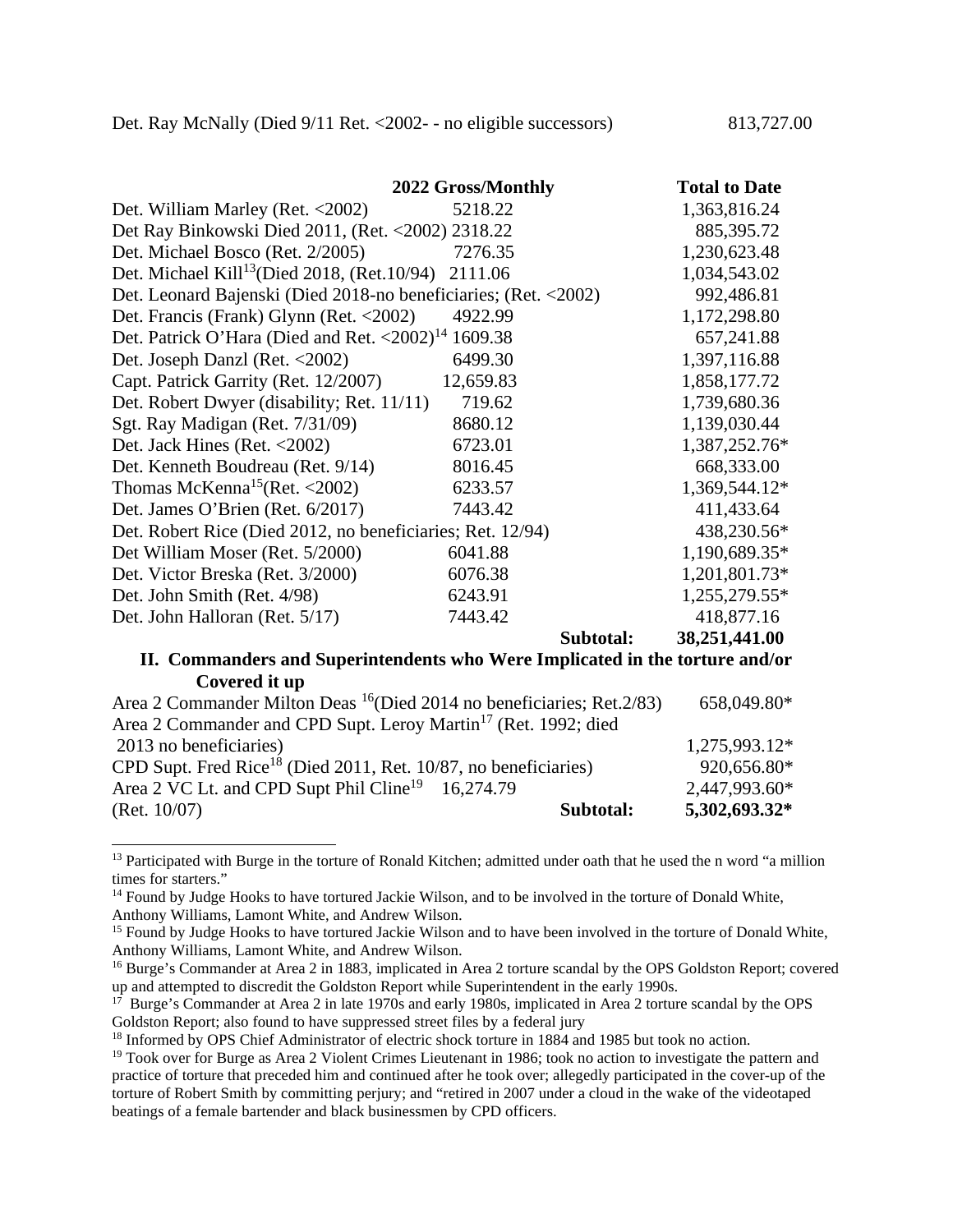\* No figures before 2002

| Area 2 Non-Defendants who Have Been Repeatedly Accused of Torture<br>Ш. |         |               |
|-------------------------------------------------------------------------|---------|---------------|
| Michael McDermott <sup>20</sup> (Ret. $6/15/06$ )                       | 7226.73 | 1,144,159.12  |
| Fred Hill (died $1/16$ ; Ret. <2002) <sup>21</sup>                      | 2627.54 | 1,174,971.04  |
| George Basile (Died $3/17$ ; Ret/ <2002)                                | 3599.81 | 1,154,422.36  |
| Joseph DiGiacomo (Ret. <2002)                                           | 6051.11 | 1,344,335.88  |
| Subtotal:                                                               |         | 4,817,888.40  |
| <b>Total:</b>                                                           |         | 48,372,022.70 |

 $^{20}$  Found by the Special Prosecutor to have committed aggravated battery against Alphonso Pinex, as well as perjury and obstruction of justice, "beyond a reasonable doubt;" also admitted under oath to witnessing the torture of Shadeed Mu'Min and committing perjury.

 $21$ Found by Judge Hooks to have been involved in the torture of Donald White, Anthony Williams, Lamont White and Andrew Wilson.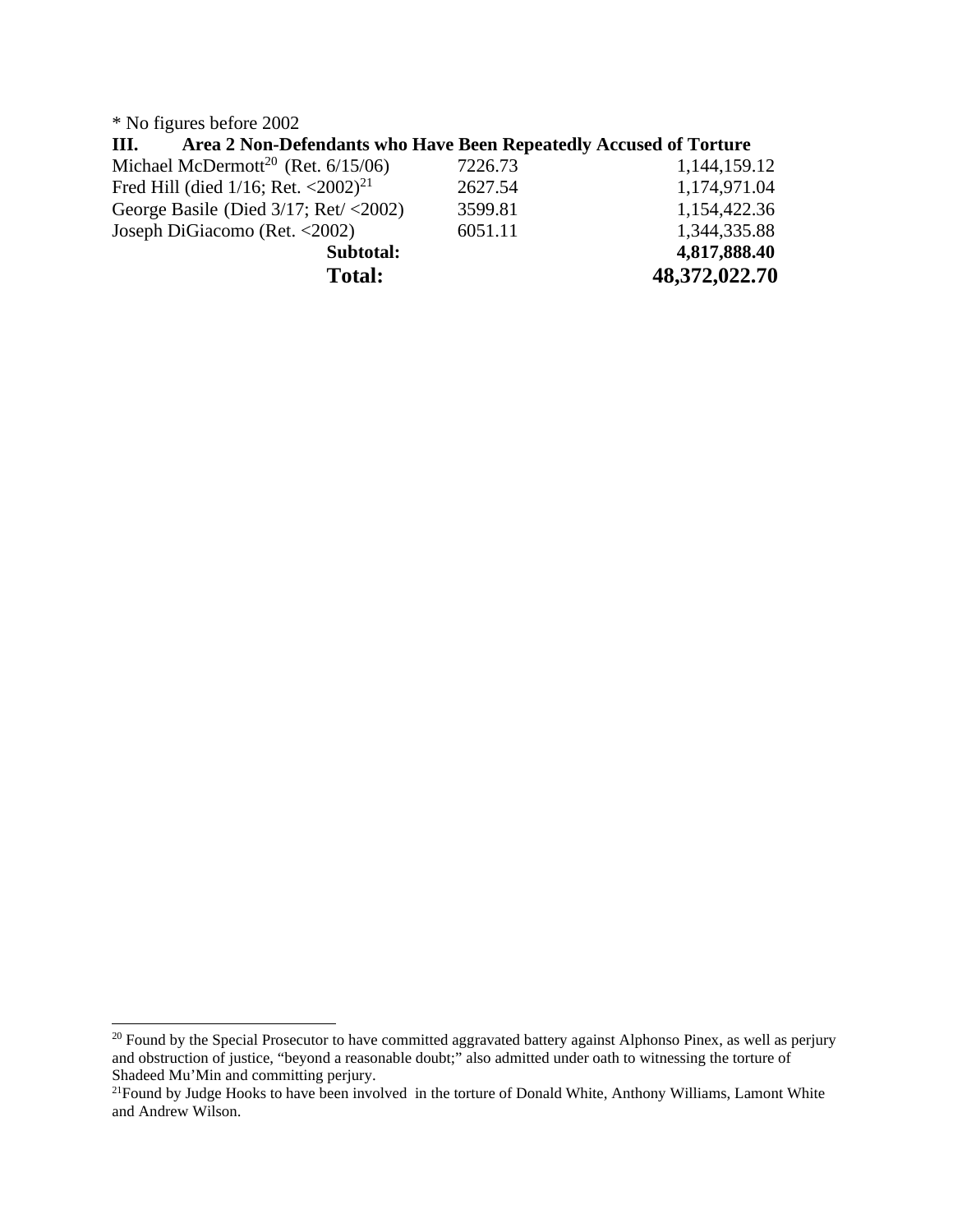# **Fees and Costs Paid by City to Hale, Sotos, Burns and their Associates in Police Defense Cases**: **2004-5/2022<sup>1</sup>**

### **2004-2011:**

| Hale:          | \$20,554,463 |
|----------------|--------------|
| Sotos          | \$8,607,257  |
| Burns (Dykema) | \$13,679,073 |

### **2012-12/17/2017**

| Hale           | 11,240,830.65 |
|----------------|---------------|
| Burns (Dykema) | 10,969,174.88 |
| Sotos          | 10,109,749.88 |

**Total: \$32,319,753**

### **2018-5/2022 (261 Total Cases)**

|              | 2018 | 2019                                    | 2020 | 2021 | 2022 | Total                                                        |
|--------------|------|-----------------------------------------|------|------|------|--------------------------------------------------------------|
| Hale         |      |                                         |      |      |      | 3,818,700 4,871,465 3,853,958 4,255,457 1,201,624 18.001,243 |
| Sotos        |      |                                         |      |      |      | 3.609,459 3,709,616 3,989,672 4,019,401 1,173,620 16.501,768 |
| Reiter Burns |      | 1,963,265 1,323,204 1,261,259 1,515,617 |      |      |      | 399,863 6,463,208                                            |
|              |      | Total 2018-5/2022=\$40,966,219          |      |      |      |                                                              |

### **Total Fees and Costs (2004-5/2022)**

| Hale and Associates         |        | \$49,796,536  |
|-----------------------------|--------|---------------|
| Sotos and Associates        |        | \$35,218,774  |
| <b>Burns and Associates</b> |        | \$31,111,455  |
|                             | Total: | \$116,126,765 |

<sup>1</sup> Compiled from City FOIA Responses of 8/7/07, 3/11/12, 3/16/12, 5/1/12, 5/16/12, 6/29/12, 1/22/13, 2/8/16, 3/15/18, and 5/26/22.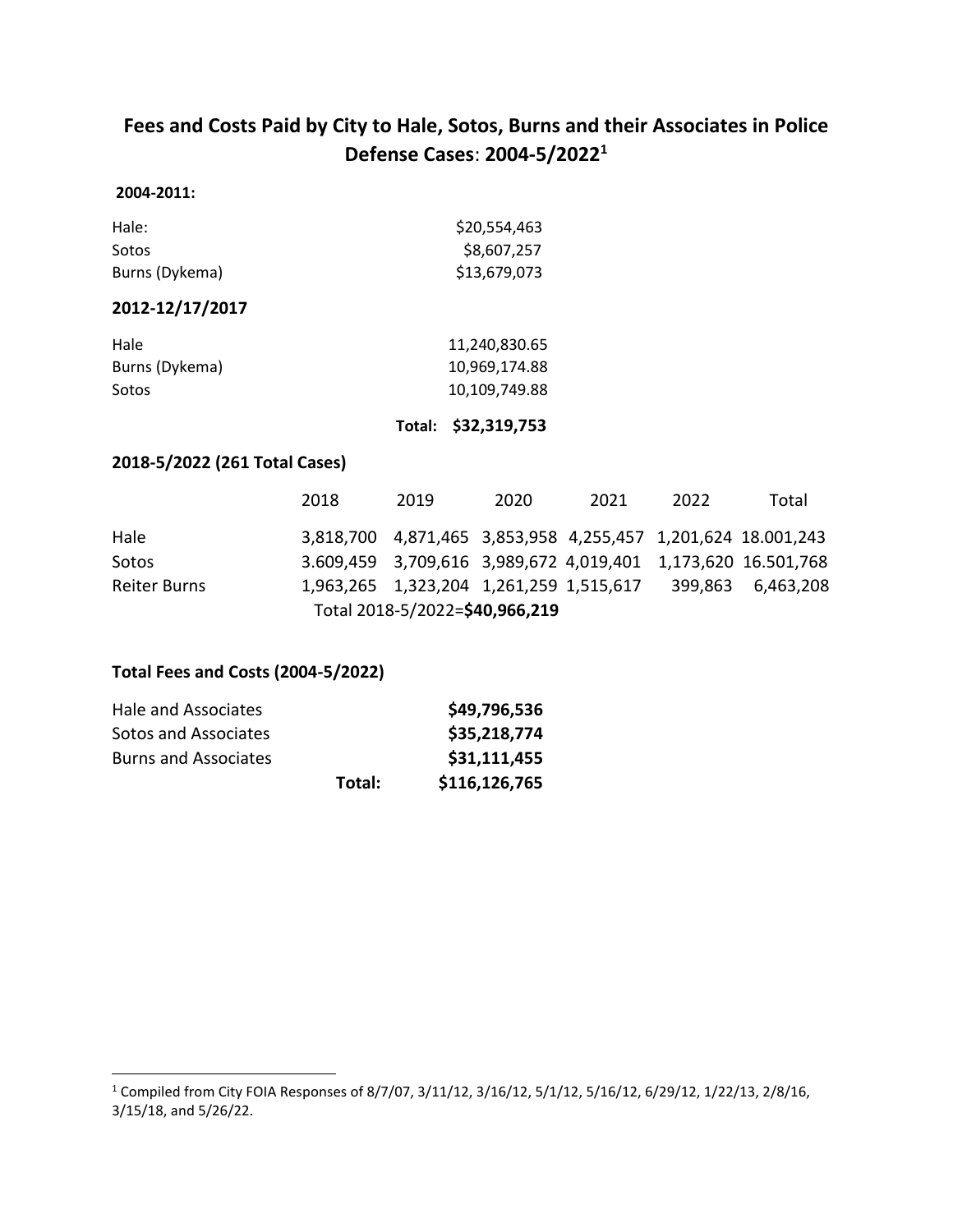# **SUMMARY OF DOCUMENTED CITY, COUNTY, AND STATE EXPENDITURES IN BURGE TORTURE SCANDAL (thru 5/26/22)**

# **CITY OF CHICAGO PAYMENTS**<sup>1</sup>

#### **I. Fees to Private Outside Counsel (through 5/6/22)**

**A. Defense of Burge, Daley, the City, et al. in Civil Torture Cases that arose from Torture during Burge's tenure (1972-1991)**

| A. Wilson (1988-1997)    | 954,615   |
|--------------------------|-----------|
| Banks (1991-1992)        | 23,440    |
| Wiggins (1993-1996)      | 68,490    |
| Hobley (2003-2009)       | 3,173,492 |
| Patterson (2004-2009)    | 2,657,239 |
| Orange (2004-2008)       | 1,035,596 |
| Howard (2004-2009)       | 797,098   |
| Cannon (2005-2014)       | 1,831,909 |
| $(2009 - 2013)$<br>Logan | 2,249,088 |
| Kitchen (2010-2013)      | 3,090,725 |
| Tillman (2010-2012)      | 1,087,839 |
| Andrews (2008-2013)      | 1,118,472 |
| Fauntleroy (2011-2012)   | 226,402   |
| Caine (2012-2013)        | 1,379,972 |
| Reeves (2010-2013)       | 261,913   |
| Jones (2012-2014)        | 128,091   |
| Hill/Young (2006-2011)   | 282,577   |
| Wrice (2014-2021)        | 3,763,369 |
| A. Smith (2016-9/18)     | 1,094,818 |
| Kuppelberg (2013-2018)   | 6,002,535 |
| Whirl (2017)             | 160,500   |
| Bailey (2019-2022)       | 493381    |
| Batchelor (2018-2022)    | 940,033   |
| Jakes* (2019-5/22)       | 1,530,449 |
| Gibson* (2019-5/22)      | 205,704   |
|                          |           |

<sup>&</sup>lt;sup>1</sup>These numbers were compiled from data produced by the City of Chicago pursuant to discovery in various of the referenced cases and from Freedom of Information Act productions by the City dated 5/12/05, 5/26/05, 5/12/06, 9/13/06, 3/15/07, 7/13/07, 8/20/07, 2/1/08, 6/17/08, 9/9/08, 2/19/09, 7/22/10, 11/10/10, 2/11/11, 7/22/11, 11/7/11, 1/19/12, 3/22/12, 3/27/12, 5/1/12, 5/16/12, 9/12/12, 1/7/13, 4/12/13, 4/26/13, 7/8/13, 2/7/14, 2/24/15, 1/18/16, 1/3/17, 1/8/18, 3/15/18, 10/3/18, 11/21/18, 1/31/20, 2/9/22 5/6/22 and 5/26/22. These totals do not include the \$3.1 million in fees paid to outside counsel in the *Evans* and *Terry* Area 2 wrongful conviction cases in which several of Burge's confederates were defendants.

<sup>\*</sup> Case still open as of 5/6/22.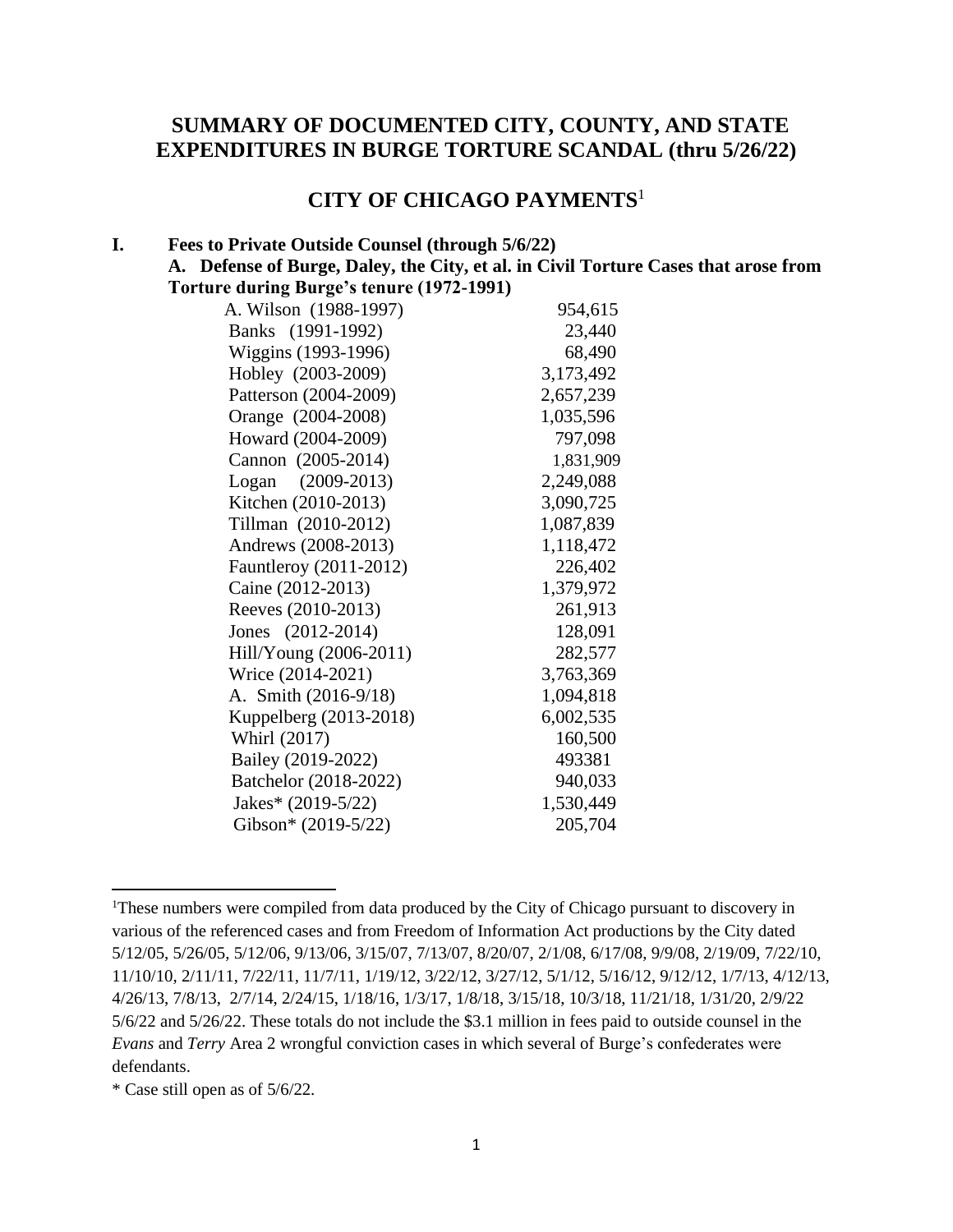|                | Total to City Paid Lawyers in Burge Cases (thru 5/6/22):                 | \$37,483,900           |
|----------------|--------------------------------------------------------------------------|------------------------|
|                | <b>SubTotal (B-H)</b>                                                    | 1,390,633              |
|                | $(1991-1995)$ (Jones Day)                                                | 527,464                |
| Н.             | <b>Representing the City in Burge Firing Case:</b>                       |                        |
|                | $(1996-1998)$ (Hinshaw)                                                  | 94,236                 |
| G.             | Representing the City on Torture Discovery Issues in Santiago v. Marquez |                        |
|                | in People v. Whirl $(2014)$ (Sotos)                                      |                        |
| F.             | <b>Representing Burge Detectives</b>                                     | 4,197                  |
|                | in People v. Wrice (2013-14 Hale, Dykema)                                |                        |
| Е.             | <b>Representing Burge Detectives</b>                                     | 31,350                 |
|                | $(2000-2003)$ (Hinshaw)                                                  | 241,576                |
| D.             | <b>Representing City in Torture Post Conviction Cases</b>                |                        |
|                | $(2008-2010)$ (Mayer Brown)                                              | 108,835                |
| $\mathbf{C}$ . | <b>Representing City with Federal Investigation</b>                      |                        |
|                | $(2005-2010)$ (Dykema)                                                   | 382,975                |
| <b>B.</b>      | <b>Representing City with Special Prosecutor</b>                         |                        |
|                |                                                                          | SubTotal: \$36,093,267 |
|                | Marshall*(2021-2022)                                                     | 58,683                 |
|                | Weston*(2020-2022)                                                       | 428,788                |
|                | Walker $*(2022)$                                                         | 150,899                |
|                | J. Wilson* $(2021-5/22)$                                                 | 152,588                |

## **II. Settlements, Reparations, and Judgments Paid by City in Burge Related Civil Cases:**

| 1988: Cannon                  | 3,000      |
|-------------------------------|------------|
| 1988: Adkins                  | 25,000     |
| 1992 Banks                    | 92,500     |
| 1996 Wiggins                  | 93,000     |
| 1997 Bates                    | 66,000     |
| 1997 Wilson                   | 1,100,000  |
| 2008 Orange                   | 5,500,000  |
| 2008 Patterson                | 5,000,000  |
| 2008 Howard                   | 1,800,000  |
| 2008 Hobley                   | 7,500,000  |
| 2011 Hill                     | 1,250,000  |
| 2012 Tillman                  | 5,375,000  |
| 2012 Fauntleroy               | 1,800,000  |
| 2013 Logan                    | 10,200,000 |
| 2013 Andrews                  | 1,800,000  |
| 2013 Caine                    | 10,200,000 |
| 2013 Kitchen                  | 6,150,000  |
| 2013 Reeves                   | 6,150,000  |
| 2015 Reparations (57 Victims) | 5,500,000  |
| 2017 Whirl                    | 4,000,000  |
| 2018 Kuppelberg               | 9.300,000  |
| 2018 Smith                    | 5,250,000  |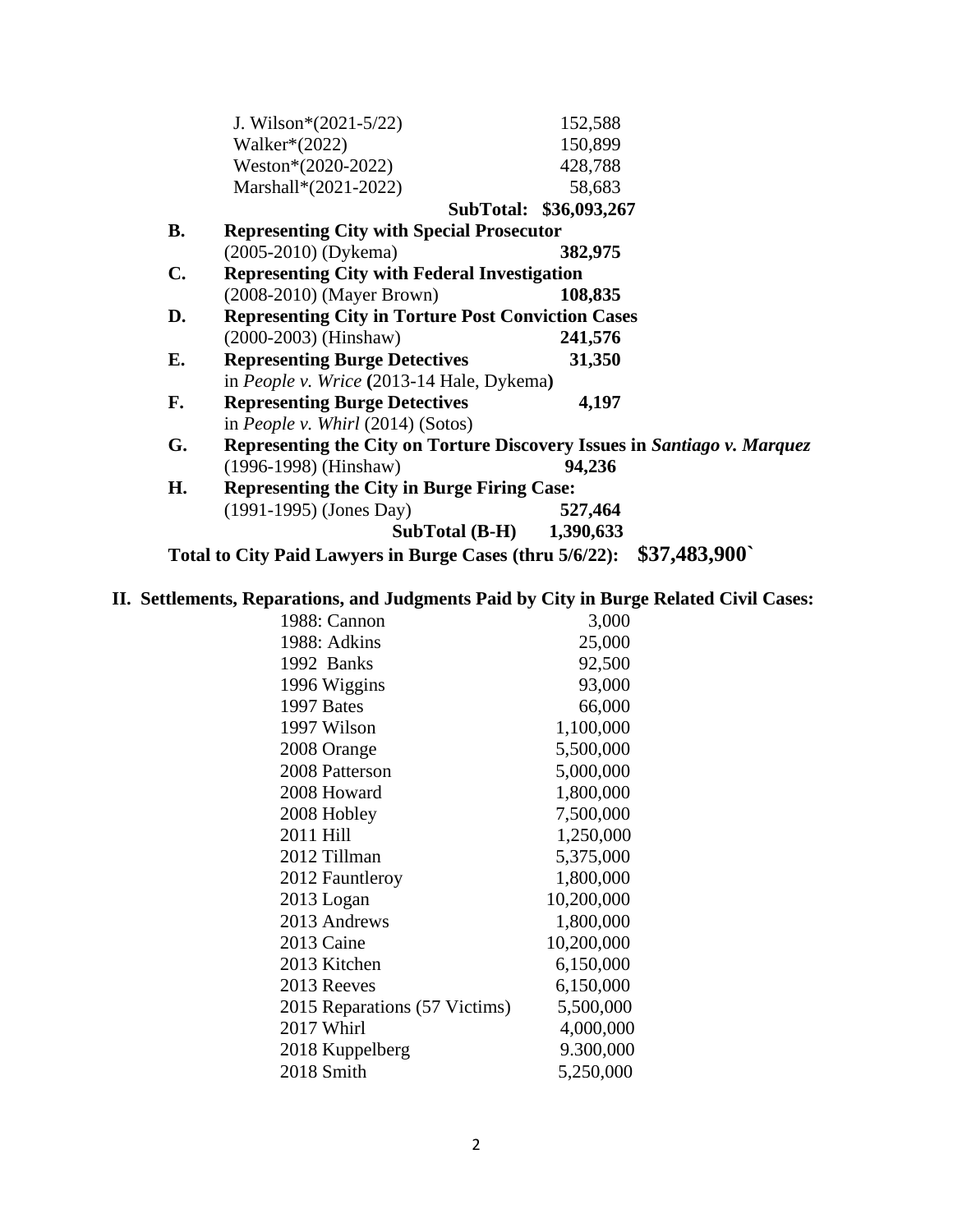| $2021$ Wrice** | 6,000,000            |
|----------------|----------------------|
| 2021 Batchelor | 7.000.000            |
| 2021 Bailey    | 7,000,000            |
|                | Total: \$108,154,500 |

### **III. Burge Pension (1998-9/18/18) \$900,676<sup>1</sup>**

# **GRAND TOTAL, CITY: FEES TO OUTSIDE DEFENSE COUNSEL, SETTLEMENTS, REPARATIONS, AND BURGE PENSION (thru 5/6/2022): \$146,539,076**

# **COOK COUNTY PAYMENTS**

| I.   | <b>Special Prosecutors:</b> <sup>2</sup>                                  |                                      |  |
|------|---------------------------------------------------------------------------|--------------------------------------|--|
|      | Egan/Boyle/Neville (2002-Sept. 2012) \$7,022,567                          |                                      |  |
|      | Nudelman/O'Rourke/Oliver (2009-5/22) \$8,601,838                          |                                      |  |
|      |                                                                           | Subtotal: \$15,624,405               |  |
| II.  | <b>Outside Counsel and Litigation Costs in Orange, Howard, Patterson,</b> |                                      |  |
|      | Kitchen, Reeves, Hill, Cannon, J. Wilson                                  |                                      |  |
|      | Patricia Bobb:                                                            | \$196,476                            |  |
|      | Hooks                                                                     | \$10,199                             |  |
|      | Figuilio                                                                  | \$50,000 (approximate)               |  |
|      | Ekl                                                                       | \$38,956                             |  |
|      | Coyne                                                                     | \$14,078                             |  |
|      | <b>Litigation Costs</b>                                                   | \$350,000 (approximate) <sup>3</sup> |  |
|      | Subtotal:                                                                 | \$663,009(approximate)               |  |
| III. | <b>Settlements</b>                                                        |                                      |  |
|      | Orange $(2010)$                                                           | \$525,000                            |  |
|      | Tillman $(2012)$                                                          | \$600,000                            |  |
|      | Hill                                                                      | $25,000$ (est.)                      |  |
|      | Kitchen $(2014)$                                                          | \$700,000                            |  |
|      | Reeves $(2014)$                                                           | \$700,000                            |  |
|      | A.Smith (2018)                                                            | \$300,000                            |  |
|      | R. Smith (2021)                                                           | \$450,000                            |  |
|      | Subtotal:                                                                 | \$3,300,000                          |  |
|      | County Total (thru 5/11/22): \$19,573,948                                 |                                      |  |
|      |                                                                           |                                      |  |

<sup>&</sup>lt;sup>1</sup> This does not include additional pension payments of approximately \$47 million to civilly accused Burge associates through May 11, 2022.The figures come from FOIAs to the Pension Board.

<sup>&</sup>lt;sup>2</sup> These figures come from Cook County Board of Commissioners Finance Sub Committee on Litigation Records and the Cook County Board Finance Committee online Records.

<sup>&</sup>lt;sup>3</sup> \$50,000 per case for court costs.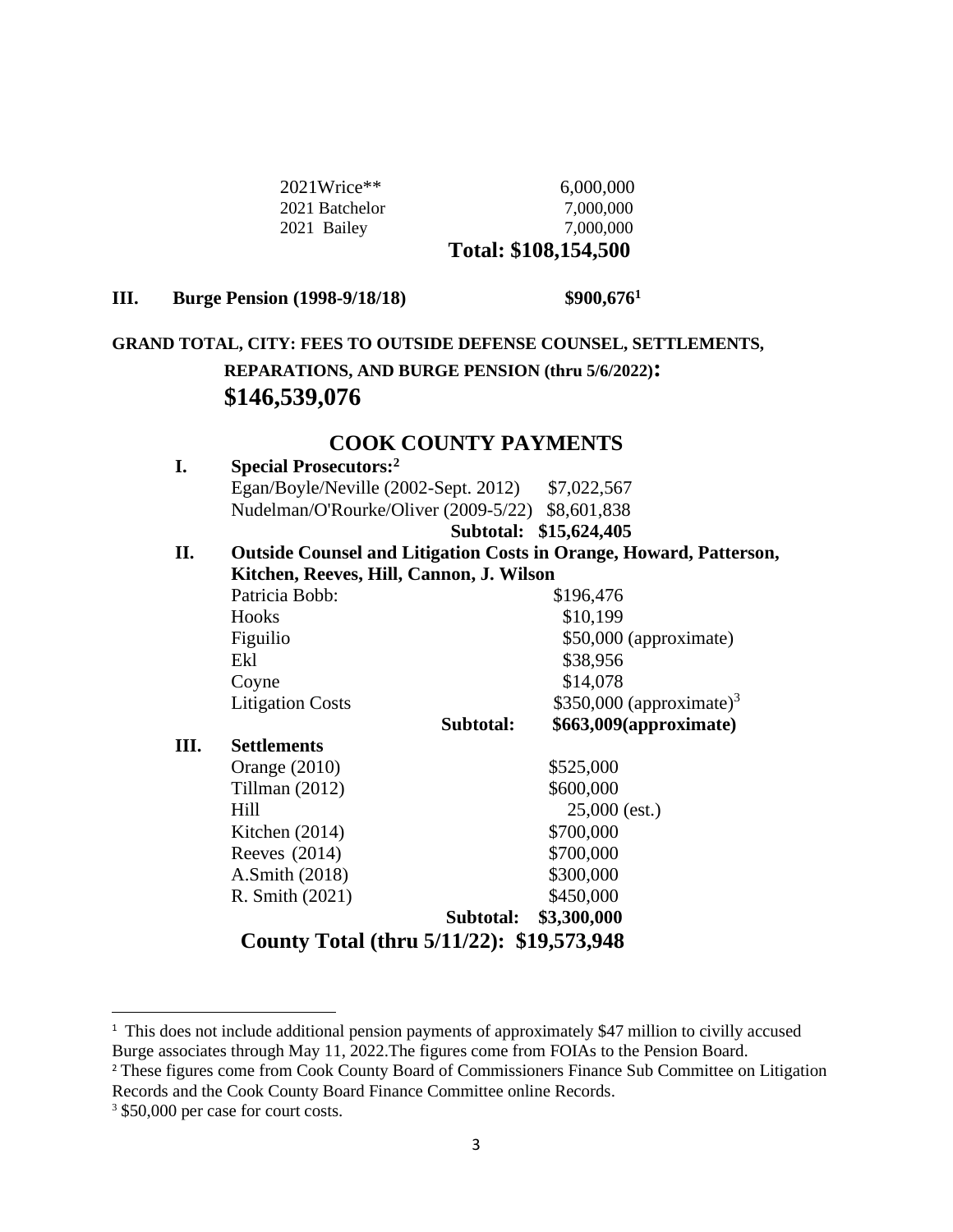## **STATE OF ILLINOIS PAYMENTS**

### **I. Payments to Torture Victim Exonerees for Wrongful Convictions<sup>4</sup>**

| 2004 Orange                | $(19 \text{ years})$             | 200,000 |
|----------------------------|----------------------------------|---------|
| 2004 Patterson             | $(17 \text{ years})$             | 200,000 |
| 2004 Hobley                | $(16 \text{ years})$             | 200,000 |
| 2010 Tillman               | $(23 \frac{1}{2} \text{ years})$ | 200,000 |
| 2010 Logan                 | $(27 \text{ years})$             | 200,000 |
| 2010 Kitchen               | $(21 \text{ years})$             | 200,000 |
| 2010 Reeves                | $(21 \text{ years})$             | 200,000 |
| 2011 Caine                 | $(25 \text{ years})$             | 200,000 |
| 2011 Kuppelberg (30 years) |                                  | 200,000 |
| 2017<br><b>Bates</b>       | $(11 \text{ years})$             | 169,305 |
| 2019 Jakes                 | $(21 \text{ years})$             | 230,810 |
| 2019 A.Smith               | $(19 \text{ years})$             | 200,000 |
| 2021 Gibson                | $(29 \text{ years})$             | 236,095 |
| 2021 R. Smith              | $(33 \text{ years})$             | 239,306 |
| 2022 Walker                | $(30 \text{ years})$             | 256,153 |
| 2022 J. Wilson             | $(36 \text{ years})$             | 256,153 |

<sup>&</sup>lt;sup>4</sup> The Illinois Court of Claims Act, until recently provided that those exonerated prisoners who establish their innocence by an innocence pardon or a certificate of innocence were entitled to \$199,150 if they served more than 14 years, which all of these men did. The statute also provided for a yearly cost of living increase, so in all probability most of these men received somewhat more than the \$200,000 credited to each of them. More recently the \$200,000 cap has been raised, allowing for the amounts awarded to Jakes, Gibson, Robert Smith, Walker and Jackie Wilson These numbers do not reflect the tens of millions of dollars that the State spent housing these innocent men for a total of 367  $\frac{1}{2}$  years.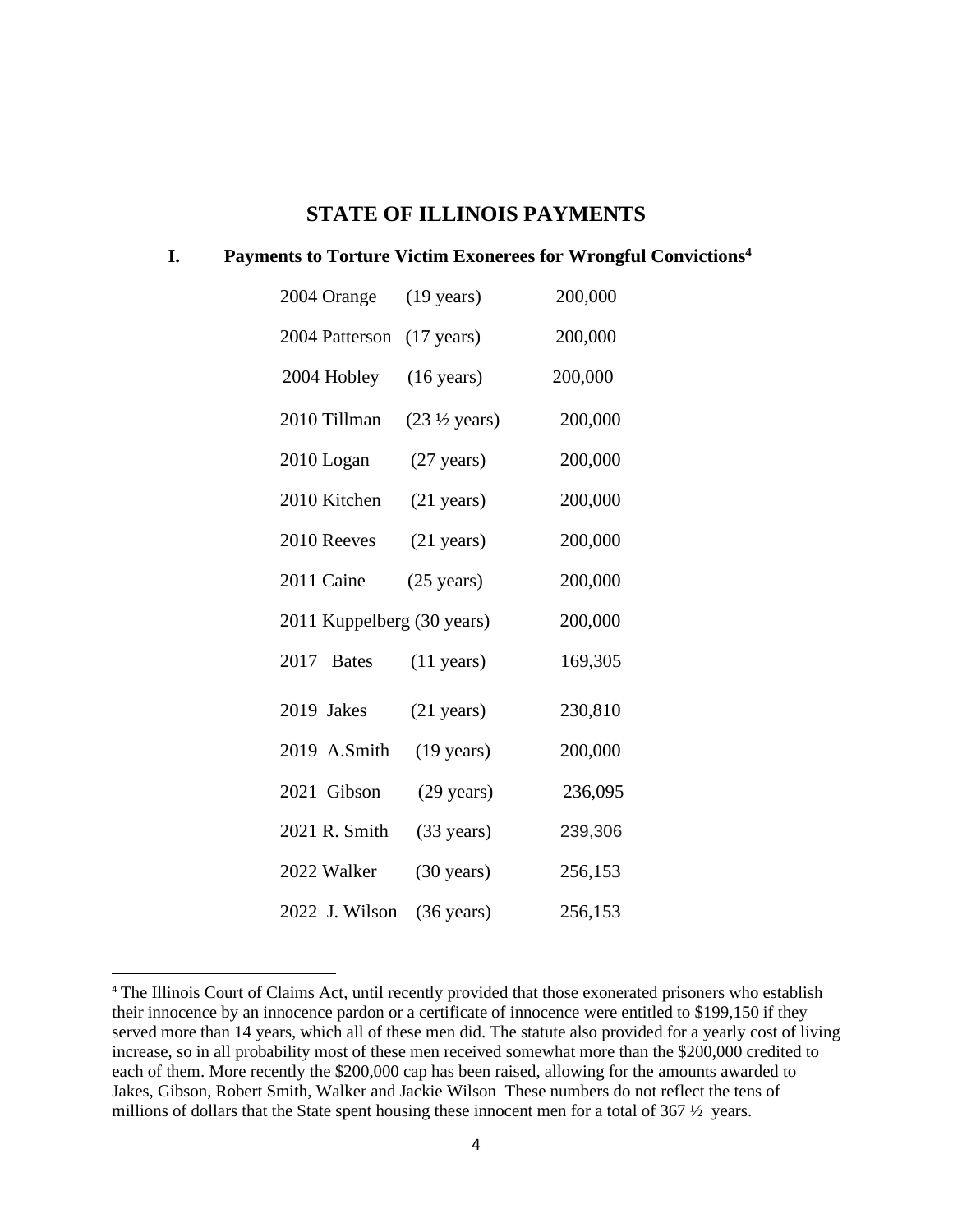### **Total: (378.5 YEARS) \$3,387,822**

## **II. Torture Inquiry and Relief Commission Annual Budget (through June 2022)**

|                       | Total State Expenditures: \$7,921,222 |             |
|-----------------------|---------------------------------------|-------------|
|                       | <b>Total:</b>                         | \$4,533,400 |
| $6/30/21 - 6/30/22$   |                                       | 958,200     |
| $6/30/20 - 6/30/21$   |                                       | 958,200     |
| $6/30/19 - 6/30/20$   |                                       | 417,000     |
| $6/30/18 - 6/30/19$   |                                       | 400,000     |
| $6/30/17 - 6/30/2018$ |                                       | 300,000     |
| $7/1/16 - 6/30/2017$  |                                       | 300,000     |
| 7/1/15-6/30/2016      |                                       | 300,000     |
| $7/1/14 - 6/30/2015$  |                                       | 300,000     |
|                       | 7/1/2013-6/30/2014                    | 300,000     |
|                       | 7/1/2012-6/30/2013                    | 150,000     |
|                       | $7/1/2011 - 6/30/2012$                | 150,000     |

# **GRAND TOTAL, CITY, COUNTY AND STATE: \$174,034,246**

**NOT INCLUDING UNKNOWN AMOUNTS EXPENDED IN FEDERAL INVESTIGATION AND PROSECUTION OF BURGE AND FEDERAL INVESTIGATION OF OTHER BURGE ASSOCIATES (2007-2012), OR APPROXIMATELY \$47 MILLION IN PENSION PAYMENTS TO BURGE'S CIVILLY ACCUSED ASSOCIATES.**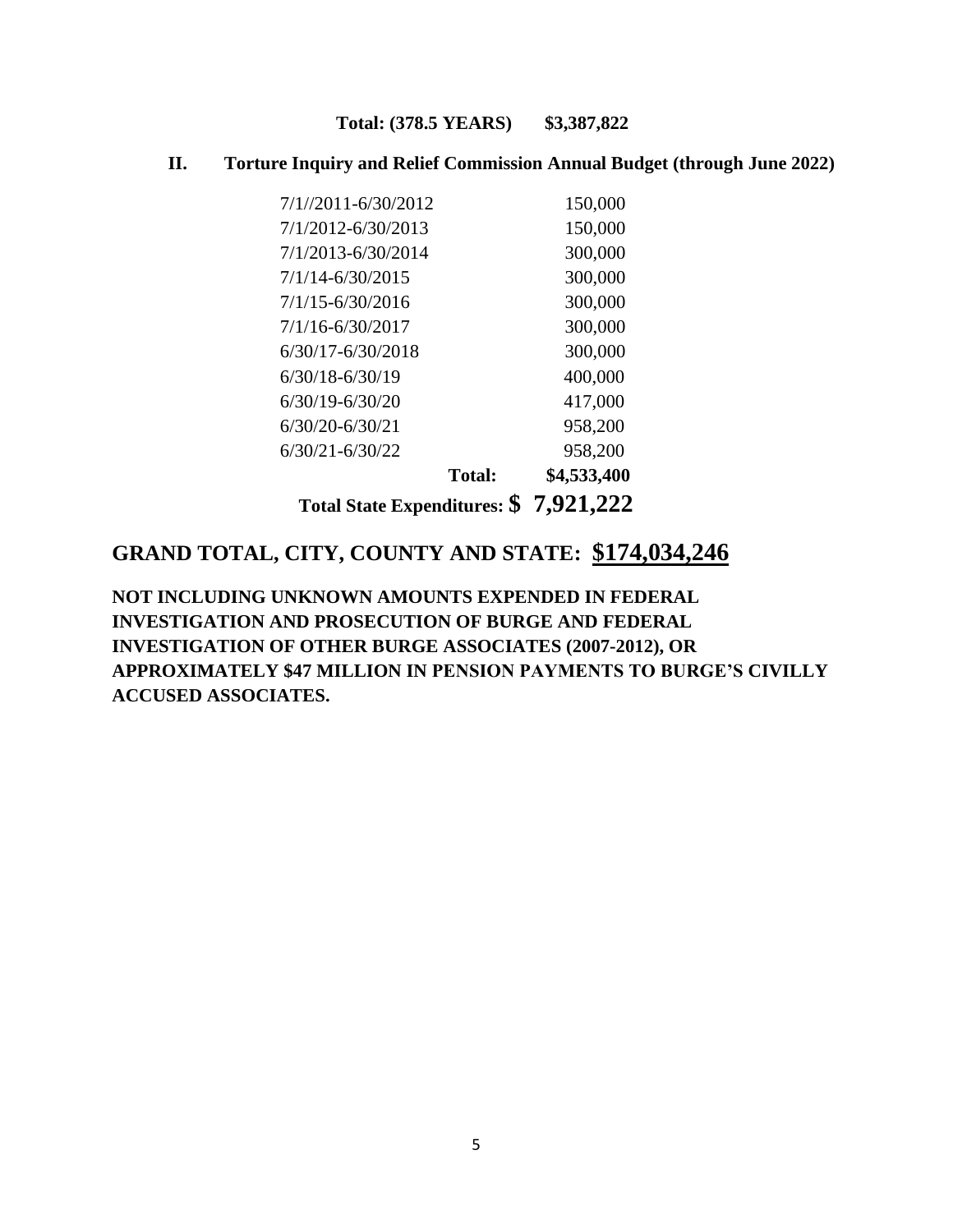# **Jackie Wilson Total County Expenditures through 5/22**

### **Jackie Wilson TIRC Case (Case #82-1211)**

| $8/1/-8/31/17$  | 12,377                          |
|-----------------|---------------------------------|
| 9/1-9/30/17     | 8,852.50                        |
| 10/1-10/31/17   | 4,229                           |
| 11/1-11/30/17   | 2,707.50                        |
| 12/1-12/31/17   | 13,311.92                       |
| $1/1 - 1/31/18$ | 26,605.                         |
| $2/1 - 2/28/18$ | 24.017.50                       |
| $3/1 - 3/31/18$ | 24,871.50                       |
| $5/1 - 5/31/18$ | 11,003                          |
| $6/1 - 6/30/18$ | 10,090                          |
| 7/29/18-8/08/18 | 12,181.50                       |
| 8/1-9/19/18     | 3,257.50                        |
| 9/21-10/15/18   | 2,102.50                        |
| 10/1-11/5/18    | 2,950                           |
| 10/1-11/5/18    | 25,968                          |
|                 |                                 |
| $1/1 - 2/20/19$ | 11,400                          |
| $2/1 - 3/27/19$ | 5,884.50                        |
| $3/4 - 4/23/19$ | 2,769.                          |
| 4/23-5/23/19    | 9,250                           |
| 6/25/19-8/23/19 | 5,203.50                        |
| 8/23/-11/21/19  | 7,328.75                        |
| 10/2/-12/28/20  | 33,281.50 (Coyne for Trutenko)  |
| 1/27/20-2/28/20 | 10,151.25                       |
| 2/27/20-4/30/20 | 15,045                          |
| 7/1-8/30/20     | 34,609.40                       |
| 9/1-10/20/20    | 66,600.10                       |
| 10/1-12/3/20    | 22,352.50                       |
| 12/1/20-4/30/21 | 3,812.50 (Trutenko ARDC-Wilson) |

### **SubTotal 8/1/17-4/30/21: \$412,212.42**

**SubTotal 2015-2017 \$200,000 (as revealed by Judge Hooks in open court) Total: \$612,212.42**

**Jackie Wilson: Special Prosecutor to Investigate ASA Trutenko and SAO**

4/6/2273,750.46 (SP Lawrence Oliver, Sidley Austin, etc.)

 **Total to date: \$73,750.46**